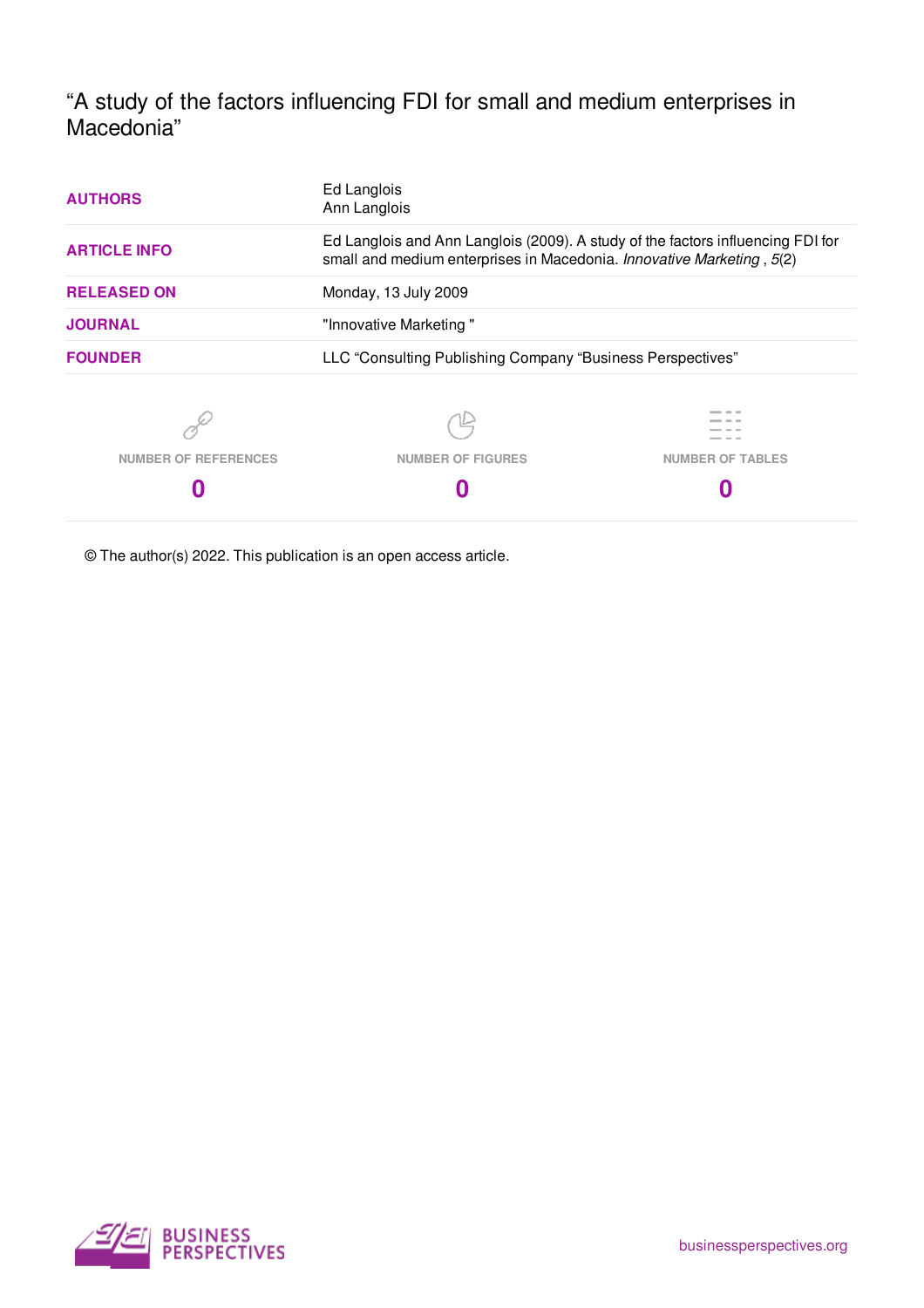## Ed Langlois (USA), Ann Langlois (USA)

# A study of the factors influencing FDI for small and medium enterprises in Macedonia

## **Abstract**

This research paper explores the factors influencing FDI for small and medium enterprises in Macedonia and their impact on economic growth and business development in the country. It examines the challenges that Macedonia, a newly independent nation, faces in the economic, political and legal arenas.

As the world economy becomes increasingly integrated, it is important to track the emergence of new havens for business innovation and capital inflows. Macedonia is undertaking a dramatic transformation from a legacy Communist system of government to a market-based, competitive system which goal is to attract foreign direct investment and entrepreneurial talent within its borders.

A thorough review of the steps the government of Macedonia is taking to advance the country's competitiveness in the region is followed by an assessment of what the political, economic and legal transformations mean for small and medium enterprises. The reforms that the Macedonian government is undertaking are of great importance for the successful process of transformation and privatization. The paper reviews the legacy business culture, the modes of entry for small and medium enterprises, and the web of trade agreements Macedonia is engaged in. These reforms will contribute directly to the development and growth of the Macedonian economy.

**Keywords:** Macedonia, FDI.

## **Introduction**

In Europe, there are many countries with strong historical associations but no one can be compared to Macedonia. It is a tribute to the persistence of the people that the ancient Macedonian name has survived for over two thousand years, long after the nation ceased to play any important part in European history. Macedonia is located in South-Eastern Europe, and has a central position on the Balkan Peninsula. It is a small country of natural beauty, with a population of 2.1 million and a total area of 26.000 sq.km. Its main ethnic groups are Macedonians (64%), Albanians (25%), and others (11%). The primary religion is Orthodox Christian, with 65% membership. One out of every three Macedonians embraces the Muslim faith (Macedonian Investor's Manual, 2007). Macedonia declared its independence on September, 8, 1991, after the break-up of the former Yugoslavia. It is the only member of the former Yugoslav Republic that gained its independence peacefully. In the turbulent times that followed, marked by wars and economic turmoil in the region, Macedonia kept its political stability and remained on the path of profound economic and social reforms.

"Immediately following the establishment of a multi-party parliamentary political system and attaining independence, the people and all political parties in the Republic of Macedonia embraced the European orientation, with a permanent view towards the free Western world and America. Awareness has prevailed in Macedonia for the need to create an economically viable country with high

standards of living and a strong inclination to abide by the international democratic norms firmly asserted in Macedonia's Constitution and laws. Macedonia had certain advantages that enabled the country to pass through the period of transition much easier than other Eastern European countries. The democratic processes in Macedonia were much more advanced and more liberal than those in the East, especially in the area of the economy.

Accepting a market and liberal economy in Macedonia was not a major shock as it was in the East. Just the opposite, Macedonian citizens readily awaited such changes, because the prevalent understanding from the past was that such an economic system was more advanced and more just. Macedonia was ready for transition, because in 40 years, it had adopted many elements of a market economy, where profit was a main goal and private ownership was not a taboo" (http://faq.macedonia.org).

## 1. Transition

Improved company performance is at the heart of any successful transition from a command to a market-oriented economy. The standard pattern in the transition economies has been to seek improved companies by heightening competition and sharpening corporate governance in various ways. For example, this has been achieved partly through the privatization of state-owned firms and by allowing and encouraging new firms and competition among existing firms and the withdrawal of government subsidies. Companies are responsible for their "bottom line", referred to in this literature as a "hard budget constraint" (Lovren M., 2003).

Since the beginning of 1993, the Macedonian government has implemented a bold program to

 $\overline{a}$ © Ed Langlois, Ann Langlois, 2009.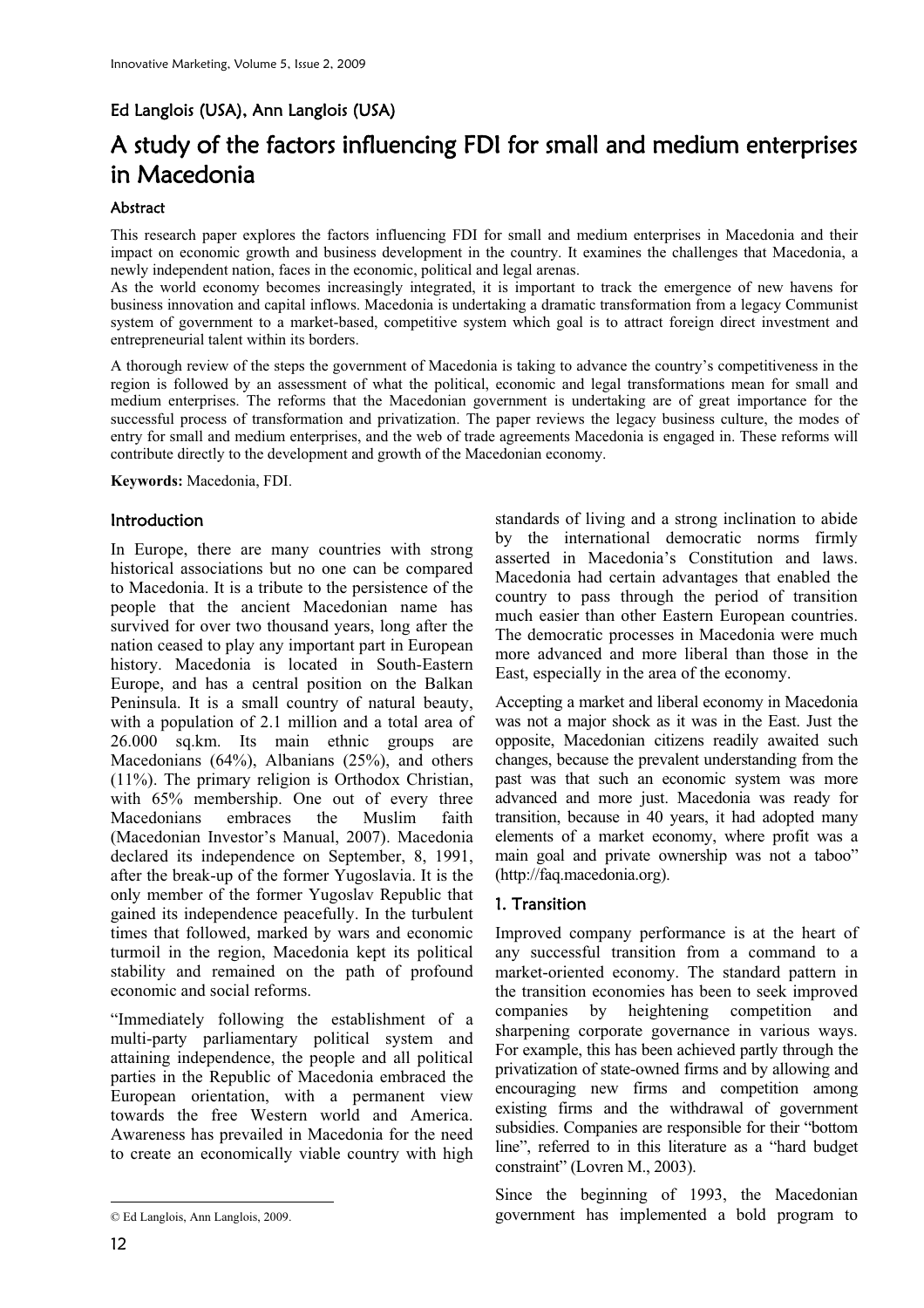restore macroeconomic stability and support a rapid transition towards a market economy. Intermittent conflicts and disturbances have had an adverse impact on the development of the institutions necessary to support transition. The reform strategy has been designed around the discipline of fixed exchange rates coupled with other structural reforms. The goal has been to create market institutions, consolidate private ownership, and reduce the cost of doing business. Financial support from the International Monetary Fund, the World Bank, European Union, and other bilateral donors has been key to the successful implementation of the program (International Monetary Fund, November, 2003).

Since the onset of the process of economic transition in Macedonia, two basic views have existed with regard to the time needed for this process. Those who advocated shock therapy, or fast change, believed the transition, in its initial phase, will cause increased unemployment and a reduction of the social and economic security of the citizens, but also believed that, by strengthening the private sector, the unemployment will begin to drop while the social and economic security of the people will begin to grow. As a response to the expected social costs of higher unemployment, the creation of a minimal social fund was suggested. On the other hand, the followers of the gradual approach, or slower change, indicated that the shock therapy will cause mass long-term unemployment with huge consequences for the standard of living of the citizens. In this context, they paid special attention to the possible pressure on the budget of the country with respect to social security requirements for the unemployment (Commission of the European Communities, Brussels, 2004). The Macedonian government took various measures to manage the economy and to benefit private initiative, not long after achieving independence from the Republic of Yugoslavia, in spite of the difficult internal and external situation.

## 2. Privatization

Transformation of ownership was recognized as crucial for the transition towards a free market economy. Privatization became a priority to the newly independent state. Privatization in Macedonia was initially introduced in 1989 with the Law on Social Capital of the Former Yugoslav Federation. At that time, the government of Prime Minister Ante Markovic introduced the concept of privatization through which internal shares were issued to all employees of the socially owned enterprises (SOE's). In the process, over 600 enterprises in Macedonia were transformed into joint stock companies or limited liability companies (Journal of Economic Perspective, 2002). A real boost to the process of privatization was given by the enactment of the new

Law on Transformation of Enterprises with Social Capital in June 1993 (Djankov and Murrell, 2002).

The results of the previous privatization with internal shares were generally being recognized, but only after a prior audit of official supervisory institutions, authorized by the new law to control the privatization transactions made by the previous law. The Macedonian enterprises in the previous-socialist economic system were not owned by the state, like in other communist countries. The equity belonged to "everybody and nobody", i.e. to all society, and was called "social capital".

The enterprises were ruled by the workers' councils which played the role of owners, and management had a fair degree of authority for acting independently in the business environment. The market wasn't fully restricted, as it was the case with the central planning in the other communist countries (Bennett, 2001). All that contributed to the development of entrepreneurial spirit and managerial skills. One of the most important steps taken by the Macedonian government towards a free market economy was the privatization of the public firms, developed by the Privatization Agency of the Republic of Macedonia; this is the key institution responsible for the administration and support of the privatization program. Its goal was to offer for sale the available public capital, in an open auction through the Macedonian Stock Exchange.

The year 1996 ushered in the privatization of the agricultural sector, including approximately 350 companies. In 1997, the scope of the privatization program expanded to include the companies operating in the insurance sector and companies that organize games of chance, or altogether approximately 1,600 legal entities. By the end of 2002, 1,688 public-capital companies have been privatized, including the three main banks (Government, 2003). The priority task of The Macedonian Agency was to accelerate the privatization. The documents which had to be submitted to the Agency, along with the Decision for Transformation, include: the valuation of the enterprise, the program on the proposed method of privatization, the report on the audit of the implementation of the Law on Social Capital, the court registration and evidence of ownership rights on the real estate of the enterprises.

The Macedonian privatization process looked something like this:

- $\bullet$  30% of the social capital (in a form of ordinary shares and stocks) is offered to the employees, under privileged purchasing terms (certain substitution to the voucher model);
- $\bullet$  15% of the social capital (in a form of ordinary shares or stocks) is automatically transferred,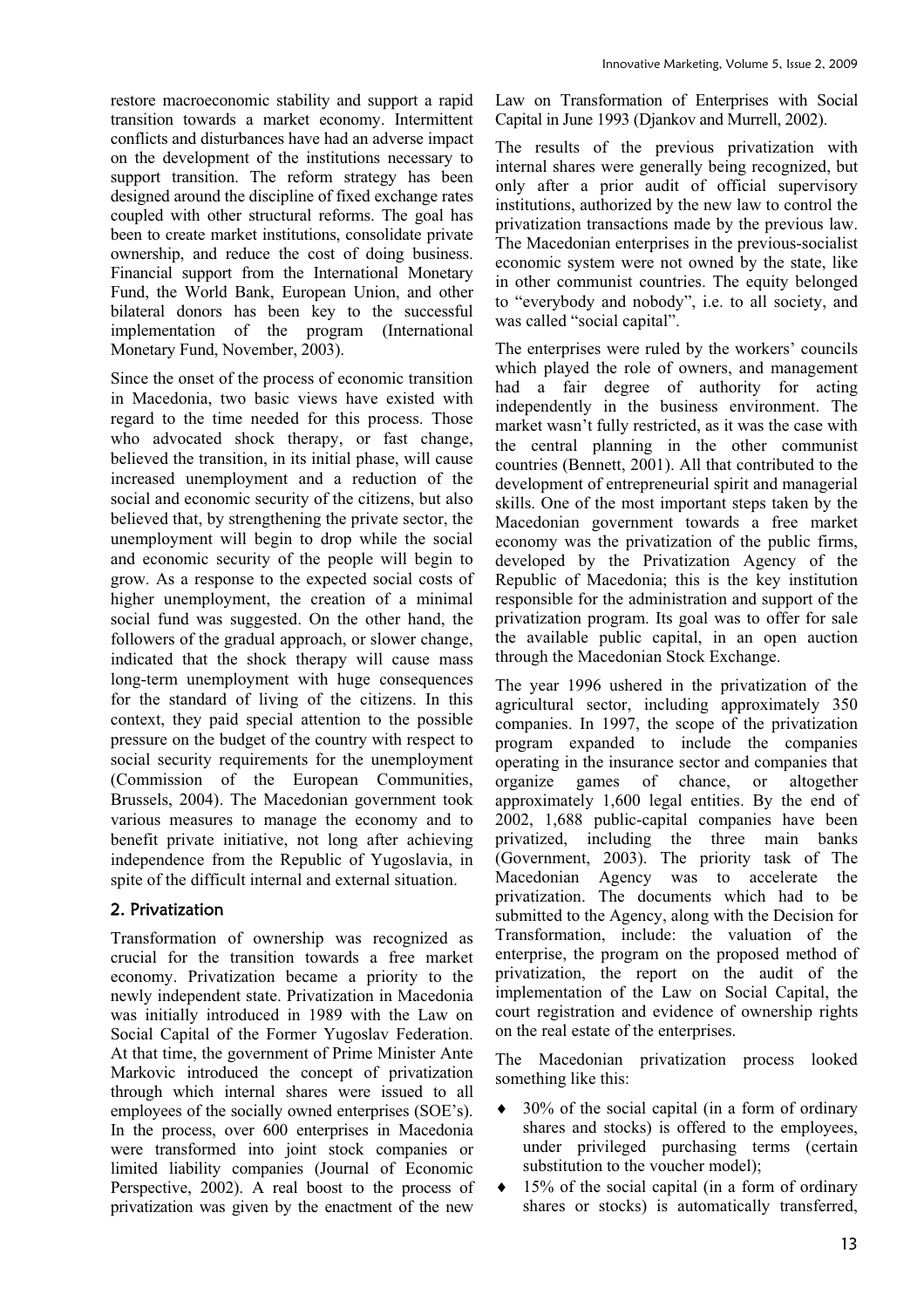(free of charge) to the State Pension Fund. The Fund may, on a basis of an autonomous decision, sell those shares;

 $\bullet$  55% of the appraised value of the enterprise is available for sale as ordinary shares or stocks, under equal conditions both for domestic and foreign investors. Employees are offered a generous discount scheme. They have an initial discount of 30% plus 1% for each year of work in the enterprise. Employees can buy shares at a discount of up to an amount not higher than \$25.00 in five-year installments without a down payment and with a two-year period (World Bank Economic Review, 2001).

## 3. Investment climate in Macedonia

"Foreign direct investment has been identified as a crucial component for supporting the transitional process of the Macedonian economy, and one of the objectives of privatization – to increase the efficiency of the newly privatized enterprises, was to be achieved through the attraction of foreign capital in privatization. The inflow of foreign investment through privatization has started modestly. The reasons for this may be grouped in two segments.

The privatization program in Macedonia is taking place under unfavorable circumstances. In a political sense, Macedonia is relatively unknown to foreign investors. In the past, it has been identified mainly with the war-torn republics of the former Yugoslavia. In this period, a number of other countries in transition were fiercely competing to absorb the available foreign capital (World Bank, 2000).

Macedonia did not have a distinguished, recognizable campaign for attracting foreign investments. Investment promotion activities intensified in 1997, after the risk factors associated with the country were substantially diminished. As a result, most of the privatizing companies were bought by Macedonian residents, particularly by the former employees of such companies" (World Bank, 2000).

Macedonia today, is undertaking substantial reforms in its economic, legal, and political systems, which should improve its attractiveness to foreign investors.

In December 2005, the European Union granted Macedonia candidate status. "Macedonia made significant legal reforms to attain candidate status, and will have to implement substantial additional reforms to meet the requirements for EU membership.

Implementation of the internationally mediated Framework Agreement (FWA), which ended the 2001 civil conflict between ethnic Albanians and the Government, was completed in 2005, and Macedonia's political and security situation is stable.

The World Bank and the International Monetary Fund (IMF) signed agreements with the government for a three-year program in 2005. The World Bank program includes numerous administrative reforms of the Government bureaucracy to improve the business climate.

Macedonia has achieved macroeconomic stability. Inflation is low (1.5% estimated for 2005), the Government budget deficits are targeted to be only 0.6% of GDP, the currency is stable and pegged to the euro, and economic growth was an average of 4% between 2003 and 2006" (http://europeanhouse.blogspot.com). For 2007- 2008, economic growth averaged 5% (The CIA World Factbook).

Macedonia is relatively open to international trade; with total 2007 trade (imports plus exports of goods) and services) reaching \$6 billion (PriceWaterhouseCoopers – Guide to Doing Business and Investing in Macedonia, 2008). Macedonia's major trading partners are Russia, Germany, Greece, Serbia and Montenegro. In 2004, US-Macedonia trade in goods totaled \$119.8 million. US meat, mainly poultry, and electric machinery have been particularly attractive to Macedonian importers. Principal Macedonian exports to the United States are tobacco, apparel, footwear, iron and steel (UNDP, 2005).

As specified by the Company Law, the following forms of business can be established in Macedonia: general partnership, limited partnership, Limited Liability Company, joint-stock company, and limited partnership by shares. "As of January 2006, the "one-stop-shop" system for registering business activities has started, operated by the Central Registry. This is allowing registration within 5 days, eliminating the previous long, bureaucratic registration process" (Government-Privatization Agency, 2005).

## 4. Entry modes

Macedonia's retail sector is dominated by small shops. Retail outlets vary from road side shops and open air markets to city storefronts and shopping centers. The main shopping mall in Skopje stood halfempty only a decade ago. Now, it is teeming with merchandize and shops. Many of the shops carry Western goods. Some Western outlets have also opened in Skopje. Consumer-oriented trade shows are an important part of the retail scene. Frequent sectorspecific shows such as food and consumer electronics shows attract regional and local exhibitors.

Franchising of US and Western European companies are still uncommon in Macedonia. There are now several franchises operating in Skopje. McDonald's opened three successful restaurants in Skopje between 1997 and 1999. Holiday Inn opened in 2002. Radisson SAS Hotels and Resorts has signed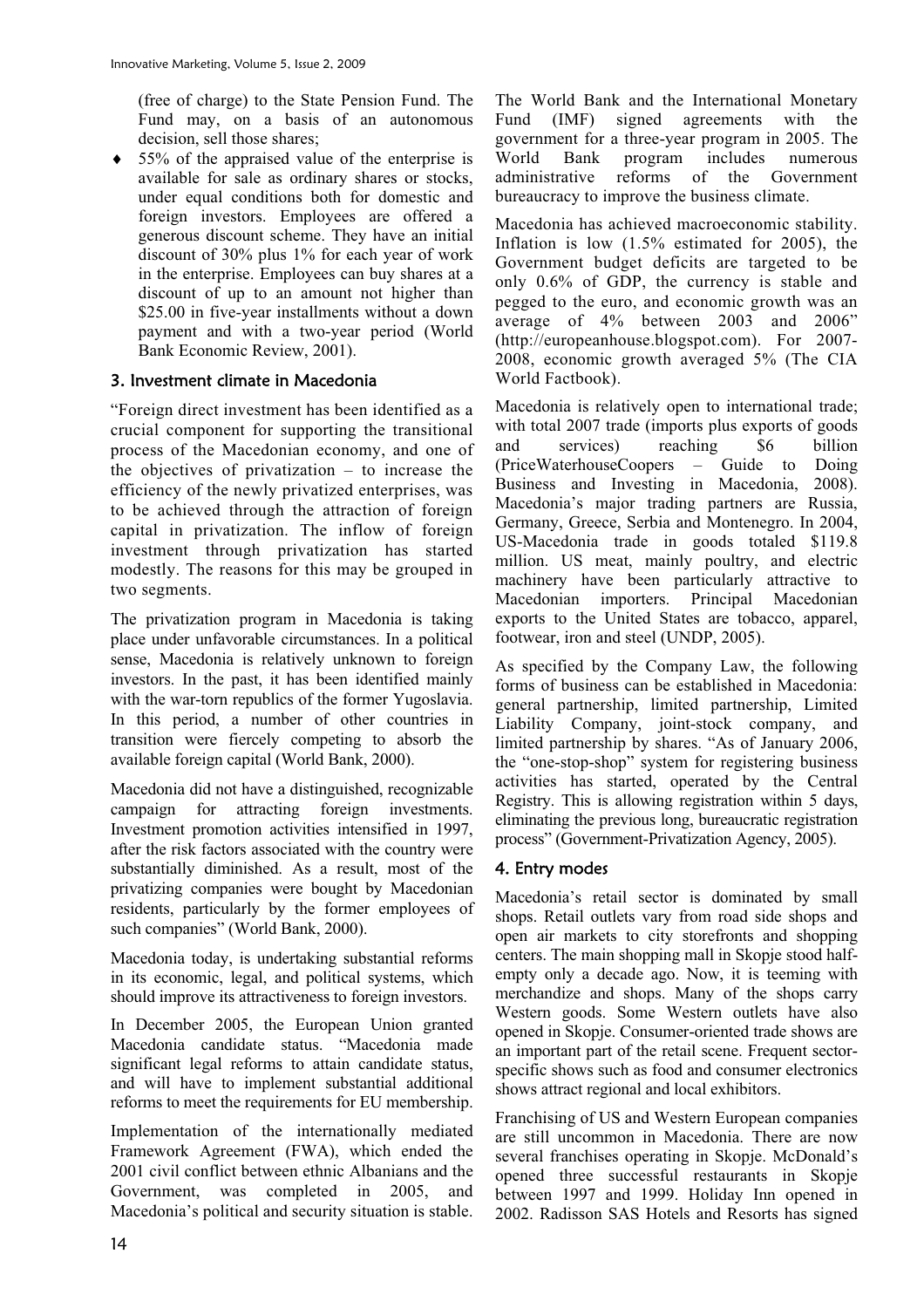an agreement to manage its first hotel in Macedonia. Although franchising is a new concept for the business community in Macedonia, the legal system in Macedonia accommodates franchise agreements, and in 2003 the Macedonia Franchise Association was established to help domestic and foreign companies (Utrinski Vesnik, 25 Feb. 2006).

"Existing legislation permits joint ventures, mixed ownership investment, and both foreign and domestic investments. Many large firms are undergoing privatization and joint ventures are becoming more common. Since Macedonia is a small market, there is no major distribution or warehousing operations. Efforts to establish freetrade zones to serve a larger Balkan market have not yet materialized. Market size statistics are unreliable in predicting market responses. While low official disposable income statistics might initially discourage market entry, the size of the unofficial economy and inferences from observation of actual sales activity paint a brighter picture. First-hand observation on the streets and in the shops is essential for gauging the amount of actual economic activity in Macedonia" (http://macedonia.usembassy.gov). Advertising is one of the fast-growing industries in the country, despite the fact that the concept of advertising is relatively new there. Both consumers and companies are beginning to understand the effectiveness of advertising and the importance of marketing products.

## 5. Small and medium enterprises in Macedonia

Macedonia is a small and relatively new market so it needs investment from foreign and domestic investors, especially in small and medium enterprises. In 1996, when the privatization process started in Macedonia, in the first year alone, over 50,000 private businesses were opened, with few employees and most often in the area of trade. Today SMEs have 5-100 employees and 60% of the total workforce is employed in SMEs with a total of 40.000 SMEs in the country (Government, 2006). Macedonian citizens and foreign nationals are subject to Macedonian law. By law, employment contracts consist of: description of the employee's duty, duration of the contract and termination date.

The Government Program for Stimulating Investments in Macedonia is outlining the following reform priorities (Government, 2006):

- $\bullet$  creation of the detailed Action Plan to reduce barriers to investment;
- $\bullet$  creation of the Foreign Investment Agency.

The Foreign Investment Agency of the Republic of Macedonia will focus on:

image building and promotion portraying Macedonia as an attractive site for investment;

- $\bullet$  investment generation;
- $\bullet$  proposing measures for the improvement of the investment policy and amendments to the respective legislation;
- $\bullet$  servicing investors;
- $\bullet$  intensification of the fight against corruption, bribery and favoritism;
- $\bullet$  reform of the tax system and associated investment incentives (News, 2006).

With the aim of enabling the environment for private sector and investments, the Ministry of Economy has undertaken these measures:

- $\bullet$  implemented the strategy for the finalization of the privatization process through the Macedonian Stock Exchange;
- $\bullet$  improved transparency in the process of issuing licenses for exporters through the introduction of the "first come, first served" principle, an important development in the attempt to reduce corruption;
- $\bullet$  initiated a program for the development of small and medium sized enterprises, including a new implementation agency, designed to stimulate start-ups and early growth companies (Milica G., 2005).

"There are no legal barriers to the free flow of financial resources and portfolio investments. Financial resources are almost entirely managed through the Macedonian banking system. At the end of the first half of 2005, foreign investors owned roughly 52% of the total banking assets, and foreign capital was present in 16 out of a total of 20 banks. According to the Central Bank date, at the end of June 2005, the percentage of the non-performing loans in the total credit portfolio was 11.8% (National Bank of Republic of Macedonia, 2006). Domestic companies are financed primary from cash flow, due to lack of corporate bonds or securities as alternative credit instruments. Macedonia's securities markets are limited in turnover and capitalization.

The establishment of the Stock Exchange in 1995 made it possible for portfolio investments to be regulated. On March 28, 1996, the commencement of trading operations created a central marketplace for securities trading. This was also the first organized stock exchange in the history of the country. Until recently, activity on the stock market was extremely limited, but the offer of shares from well-established companies in 2005 attracted both domestic and foreign investors.

The Securities and Exchange Commission adopted legislation that regulates Macedonia's securities market" (US State Department, Yearly Bulletin, 2005).

"Macedonia has no regulatory defence measures directed against foreign investment. Similarly, there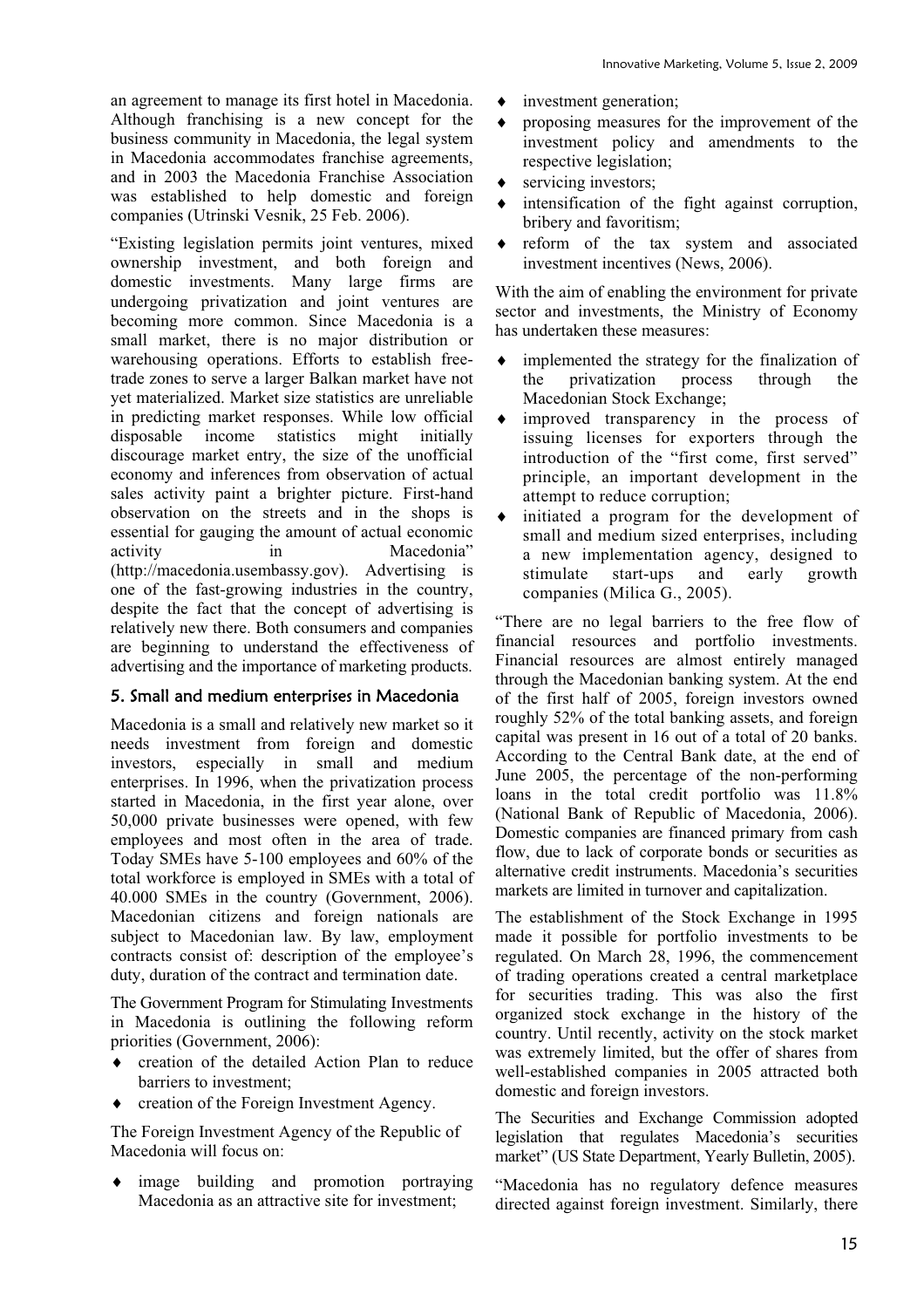are no private or governmental measures directed against foreign entities to block them from investment, participation, or control of domestic enterprises, or industrial organization. With the inflow of international aid, experts and projects, Macedonia is in process of harmonizing its legal and regulatory systems with international standards" (Richard F., 2006).

#### 6. Problems Macedonia is facing today

Macedonia, as a new country, has major problems attracting FDI, problems that limit the development and growth of Small and Medium Enterprises. Double taxation and a banking system that is still not stable figure prominently in the list of obstacles. Everyday, the administrative rules are changing, and corruption still permeates through society.

"After the fall of communism, Macedonia inherited a government system rife with corruption. By establishing an Anticorruption Commission, the government made a commitment to combat corruption and bribery in public administration, focusing also on senior-level officials. A series of laws have been drafted and amended to control vices ranging from drug abuse to money laundering, and to create a legal firewall against corrupt practices. In addition to the Laws on Criminal Procedure that criminalize acts of bribery, illegal mediation and the abuse of the official position, two major laws for combating corruption were adopted in 2002: the Law on Money Laundering Prevention, establishing a directorate to monitor and report money laundering, and the Law on Corruption Prevention, which provides jail terms of up to 10 years for corruption of illegally obtained property" (Private FDI Information, 2006).

## 7. The needs of SMEs in Macedonia

In the legal and regulatory systems:

- $\bullet$  clear, consistent and appropriate business legislation;
- $\bullet$  access to competitive prices and competitive markets;
- $\bullet$  access to efficient and fair judicial system;
- $\leftarrow$  reasonable taxation;
- $\bullet$  registration and licensing, and other permits.

Security and crime control:

- $\bullet$  secure environment for firms:
- compliance with the law.

Infrastructure:

- water and power;
- $\bullet$  transportation;
- $\bullet$  IT and telecom.

Loans:

 $\triangle$  Access to adequate short-term loans to finance stocks and receivables;

- $\bullet$  long-term loans;
- i expedient loan processing (including credit rating agencies);
- $\bullet$  appropriate collateral requirements (World Bank, 2004).

Macedonia needs foreign funds to help attracting foreign investment. One of the funds that help attract FDI in Macedonia is IFC. "Macedonia became a member of IFC in 1993. Since then, the country has received commitments of over \$93 million in IFC funds and more than \$25 million in syndications. IFC has invested in the textile, pharmaceutical, telecommunications, glass-machine production, steel, tourism, and financial sectors" (http://ifcln1.ifc.org). To support small businesses, IFC has invested in three financial institutions, including a line of credit to a local bank for lending to SMEs, as well as specialized financial institutions that provide credit and other financial services on commercial terms to SMEs in Macedonia. IFC will continue to support SMEs and micro-enterprises, post-privatized export-oriented companies, and the infrastructure sector (IFC, 2005).

SEAF (Small Enterprises Assistance Fund) is a small venture capital fund based in Washington, DC. SEAF investments are made in combination management training and technical assistance. This capital fund is actively engaged in implementing business strategy and involving up with advice rendered by outside experts. Macedonia needs this because the education level of students between 15- 24 years old is 98.7% and there is not enough practice and modern technology for the young people to improve themselves (SEAF; Richard F., 2006).

## 8. Trade agreements

Macedonia is included in two trade agreements, one is in the regional market and the other one is in the European Market. Western Balkan Trade includes Macedonia, Serbia, Bosnia, Croatia, and Albania in the regional market.

Macedonia is a member of CEFT (Central European Free Trade Agreement) together with Bulgaria, Romania, and Croatia. By the end of 2006, CEFTA will be extended with the inclusion of Albania, Bosnia, Herzegovina, and Moldova. The new CEFTA will cover the original trade in goods and services, protection of intellectual property, competition and public procurement (CEFTA, 2006).

"Special tariffs apply to countries that Macedonia has signed a Free Trade Agreement with. In 2005, tariffs ranged from 0-30%, with an average rate on agricultural products of 18.02% and on industrial products of 7.66%. The only category to which a maximum rate of 60% is levied is cigarettes, while the rates on fruit and vegetables, cereals, alcoholic